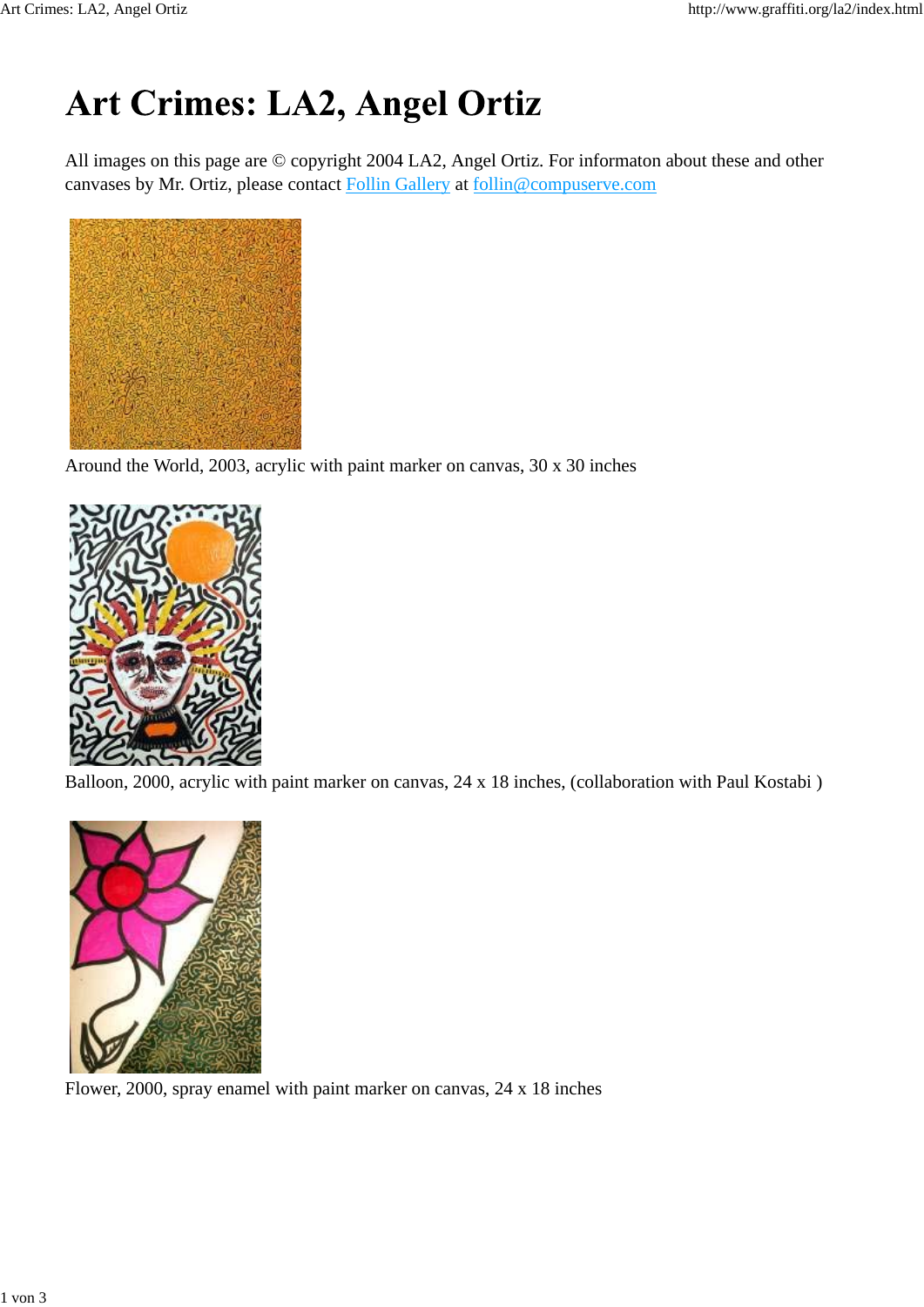

Mr. Sunshine, 2004, paint marker on canvas, 20 x 20 inches



Orange, 2000, acrylic with paint marker on canvas, 24 x 36 inches



Splat, 2004, spray enamel on canvas, 40 x 40 inches.

## **ANGEL ORTIZ / LA II / LA2**

Keith Haring was influenced heavily by LA2's graffiti, and many of LA2's works are mistaken for Keith Haring's. Within the past two years, a collaboration Haring / LA2 of an Egyptian mummy sculpture traded at auction for \$80,000.

LA2 was discovered by Keith Haring in the early 1980s and became his close friend and collaborator. They traveled the world together, painting murals and sculptures.

LA2 and Keith Haring recently had an exhibition at Jeffrey Deitch in New York City, which is now traveling internationally.